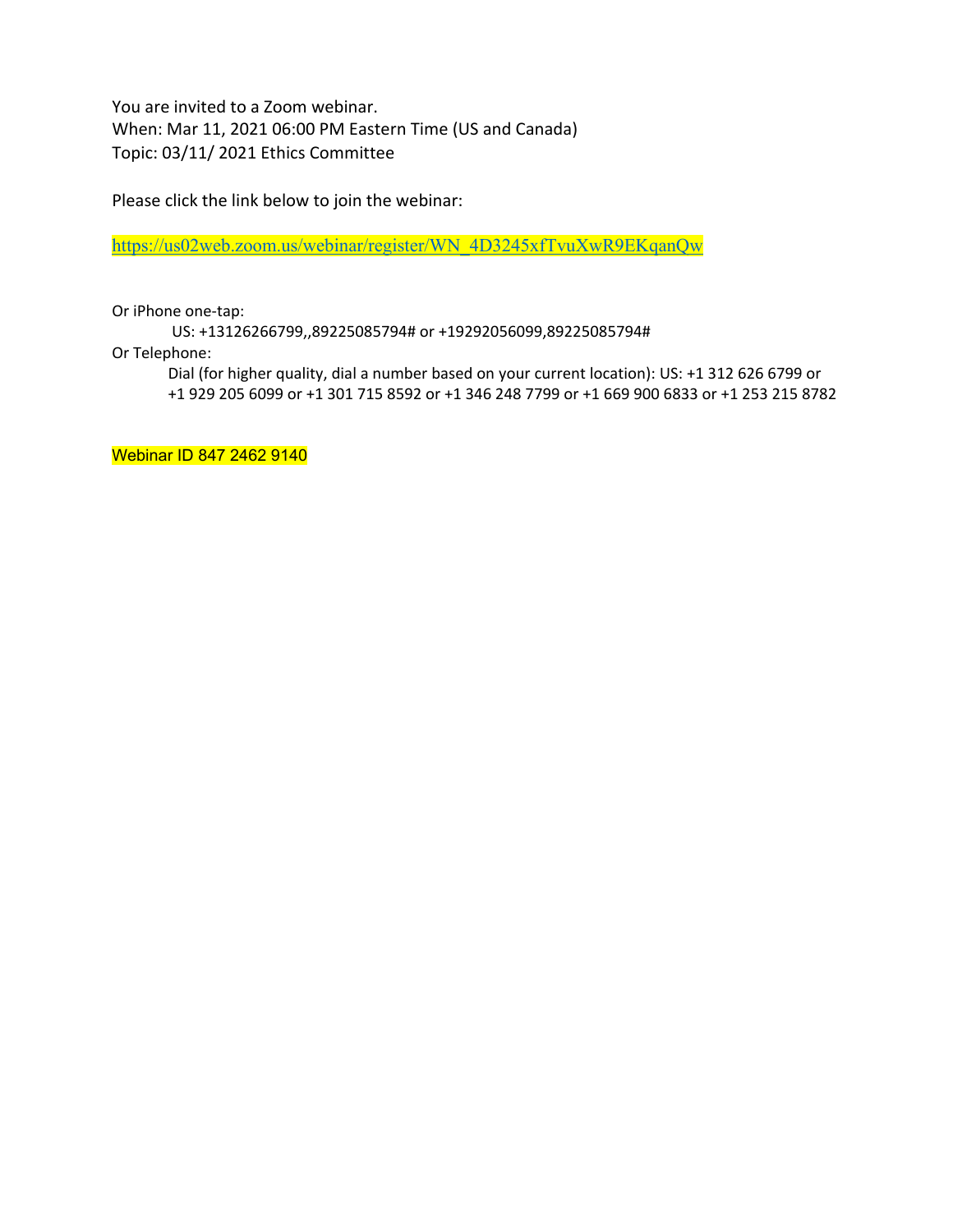



## **ETHICS BOARD**

DATE: **Thursday, March 11, 2021** 

TIME: **6:00 P.M.**

- LOCATION: **Electronic Remote Access**
- **1. CALL TO ORDER**
- **2. PLEDGE OF ALLEGIANCE**
- **3. ROLL CALL**
- **4. APPROVAL OF AGENDA**
- **5. NEW BUSINESS**
	- A. Update on meeting requirements regarding Zoom and recording

B. Discussion of Section 2.46; 15 and Section 2.47 Public Disclosure requirements

- C. Personal Disclosure Form
- **6. OLD BUSINESS**
- **7. \* PUBLIC COMMENTS**
- **8. BOARD COMMENTS**
- **9. MACOMB TOWNSHIP LIAISON UPDATE**
- **10. ADJOURNMENT**

\*Comments are limited to three (3) minutes, thank you.